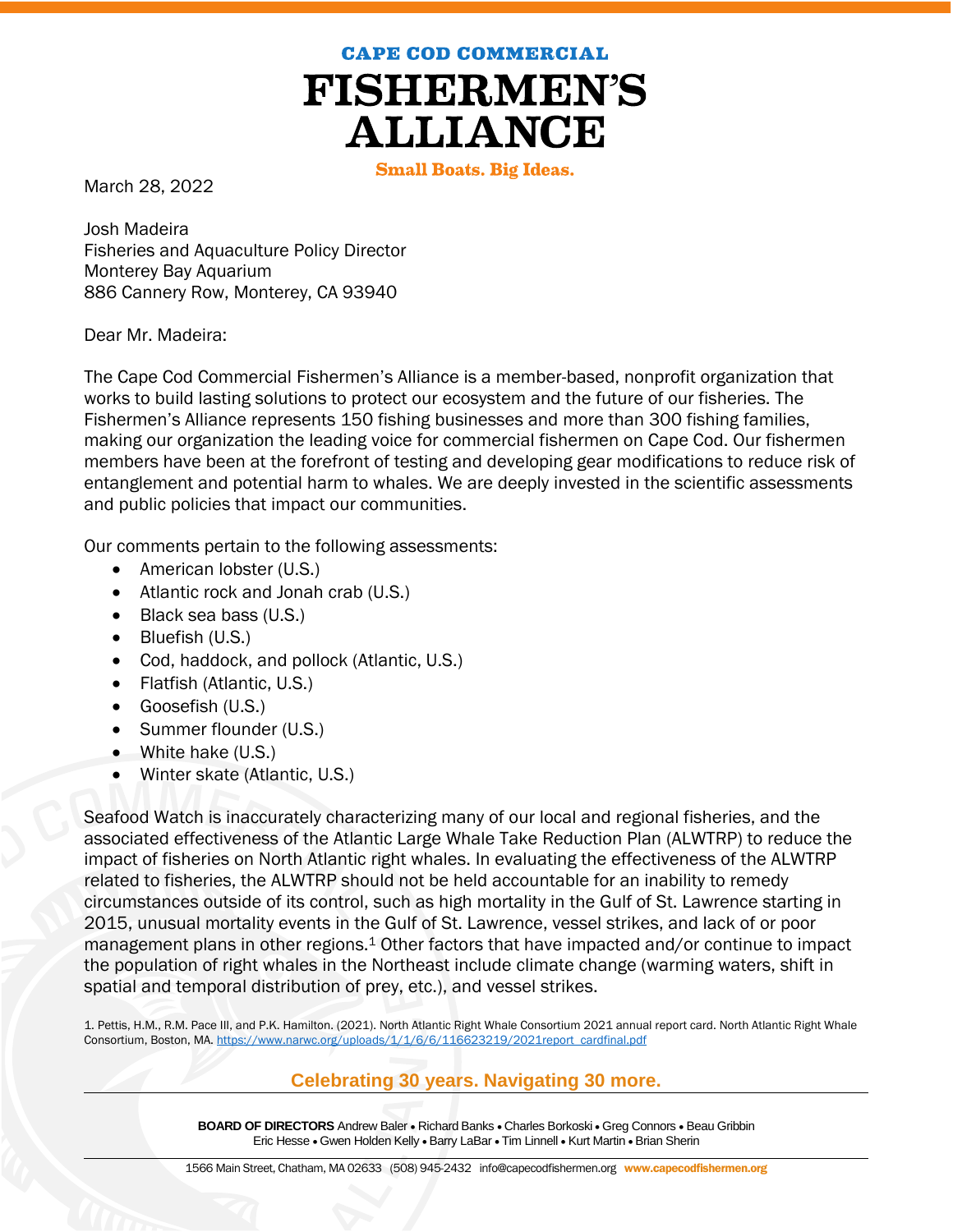Availability and abundance of right whales' main prey, *Calanus finmarchicus,* has been shown to be associated with calving rates.<sup>2</sup> For mitigation of fisheries impacts, Phase I of the plan directly addresses the lobster and Jonah crab fisheries, making significant changes and achieving wide scale risk reduction. ALWTRP's upcoming Phase II (gillnet focus) is being constructed with careful consideration after scoping on soak time, gear configurations, and general fishing practices in order to most effectively reduce risk. The Take Reduction Team continues to incorporate the latest science in its mitigation discussions and management decisions. The northeast U.S. is leading in conservation and regulatory actions to not only reduce entanglements, but even to reduce the risk of potential entanglements across all fisheries, including fisheries that have no history of entanglements.

For the assessments being discussed, Seafood Watch has taken a shallow dive into the nuances of gear types, region, distance from shore, and current regulations. This narrow approach also fails to account for the potential decline in these red/yellow listed species on the market, potentially resulting in an increase in already disproportionate amounts of imported seafood. Imported seafood may pose its own indirect threat to right whales through the risk of vessel strikes if imported via ship. In regulatory context, domestic seafood is subject to extremely stringent fisheries standards that are higher than most international standards for sustainably and ethically sourced seafood.

Consumers, conservationists, and fishing communities would more greatly benefit from Seafood Watch performing a finer scale analysis, at minimum to the regional level if not to the state or local level.

American lobster (U.S.) and Atlantic rock and Jonah crab (U.S.)

- These assessments undervalue the significance of regulations being implemented May 1, 2022 for lobster and Jonah crab fisheries (CFR 229.32)
- There are federal and state (MA) waters closures to avoid any interactions between fishing gear and right whales; closures are closely monitored and are extended if right whales are still present
- MA adopted pot/trap gear regulations to mirror new federal requirements and implemented these ahead of federal regulations

Black sea bass (U.S.)

- MA has state waters closures, and weak rope/gear requirements to reduce risk
- This seasonal fishery typically does not interact in time or space with right whales
- MA state waters has a pot fishery that occurs in areas that do not overlap with right whale distribution, and do not share any of the groundfish bycatch risk as in other areas

## Bluefish (U.S.)

 Gillnet categorization of red/avoid does not account for the small-scale, inshore strike net fishery in MA state waters – this is tended gear that has negligible soak time and bycatch

Cod, haddock, and pollock (Atlantic, U.S.)

 Dogfish is listed among bycatch for several fisheries in this category, but it should be considered that many fishermen targeting groundfish also target dogfish

2. Meyer-Gutbrod, E. L., Greene, C. H., Davies, K. T. A., & Johns, D. G. (2021). OCEAN REGIME SHIFT IS DRIVING COLLAPSE OF THE NORTH ATLANTIC RIGHT WHALE POPULATION. Oceanography, 34(3), 22–31[. https://www.jstor.org/stable/27051387.](https://www.jstor.org/stable/27051387)